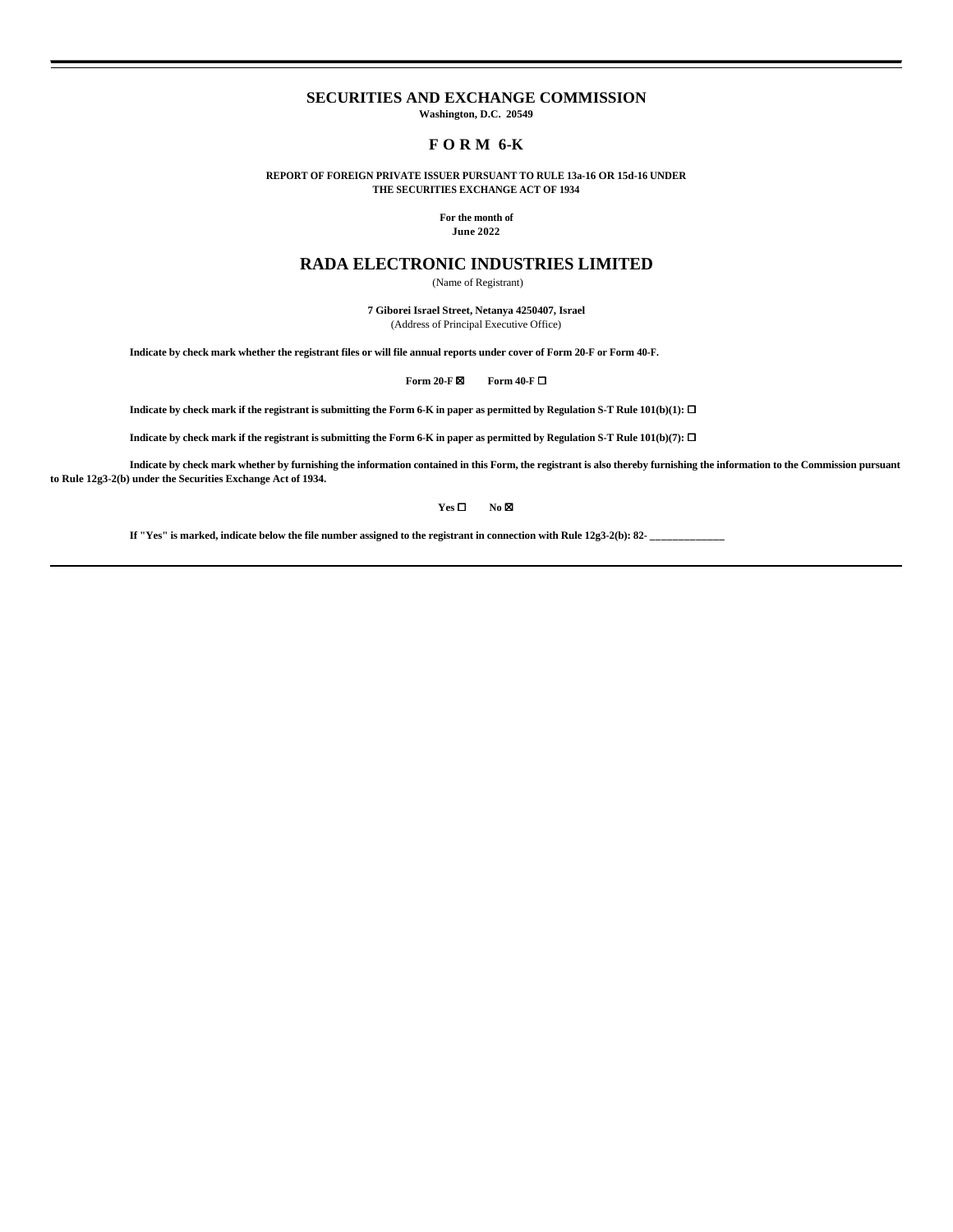### EXPLANATORY NOTE

The following exhibit is attached:

99.1 Notice of 2022 Annual General Meeting of Shareholders Postponed To June 30, 2022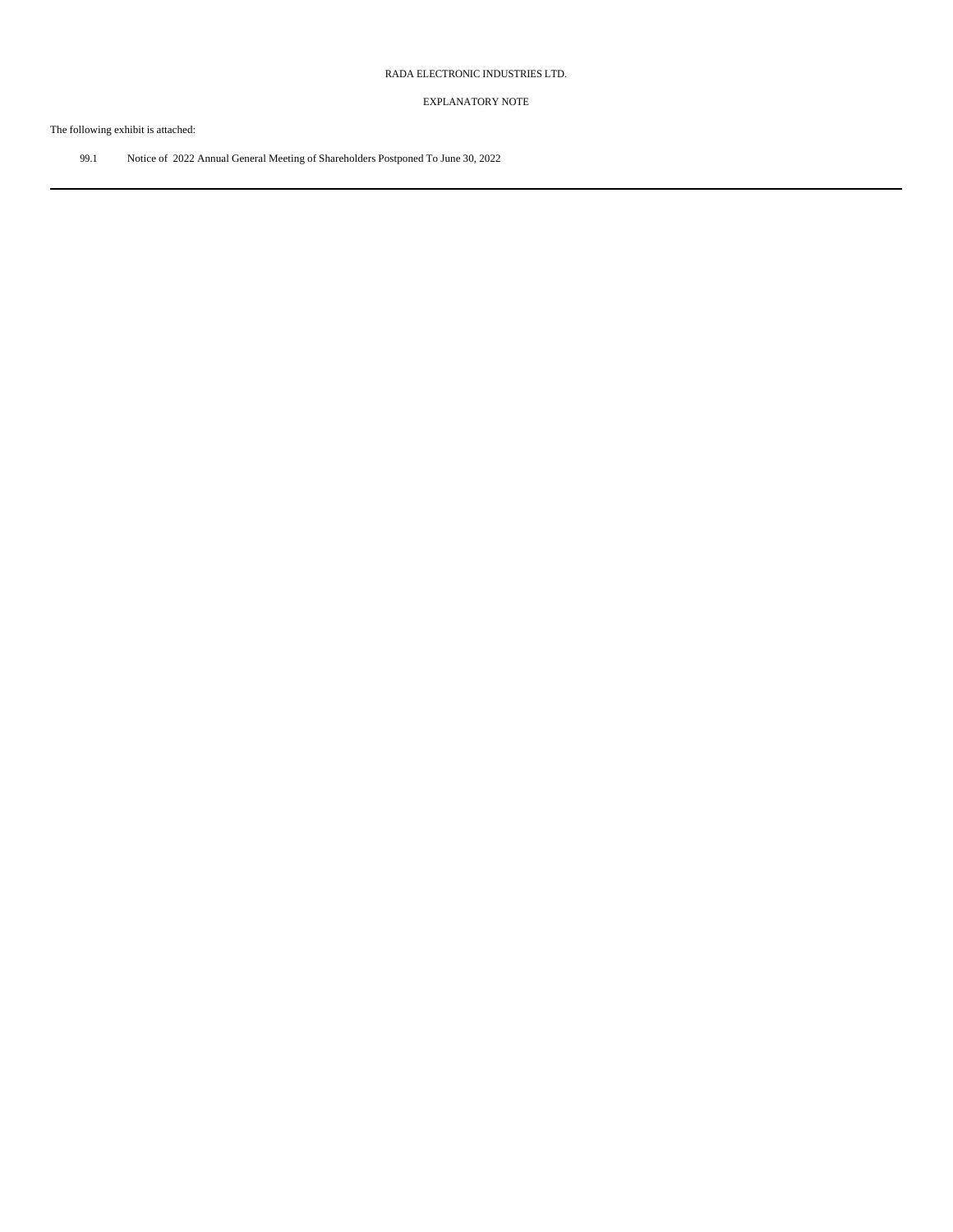SIGNATURE

Pursuant to the requirements of the Securities Exchange Act of 1934, the registrant has duly caused this report to be signed on its behalf by the undersigned, thereunto duly authorized.

RADA Electronic Industries Ltd. (Registrant)

By: /s/ Avi Israel Avi Israel Chief Financial Officer

Date: June 2, 2022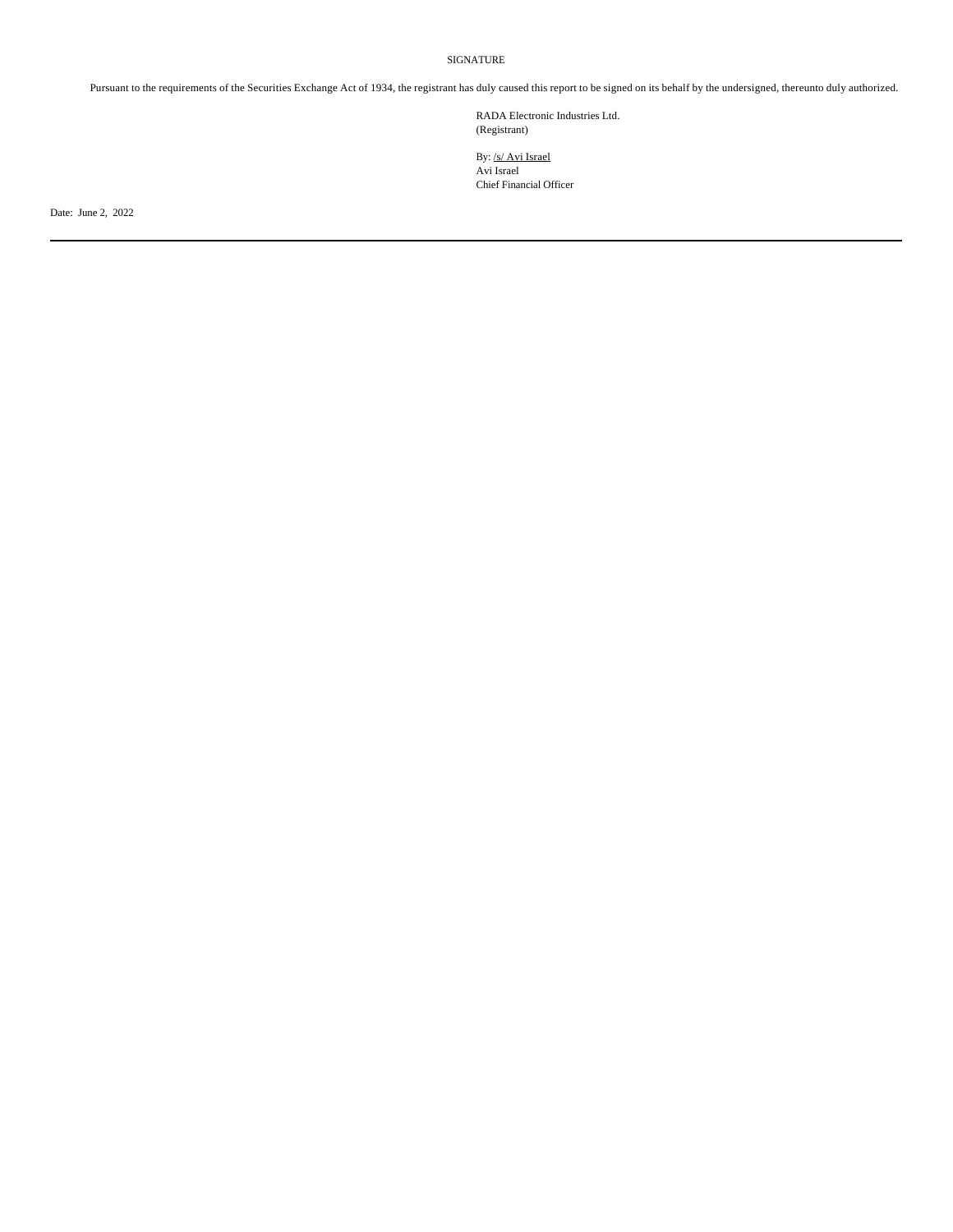| EXHIBIT<br><u>NO.</u> | <b>DESCRIPTION</b>                                                               |
|-----------------------|----------------------------------------------------------------------------------|
| 99.1                  | Notice of 2022 Annual General Meeting of Shareholders Postponed To June 30, 2022 |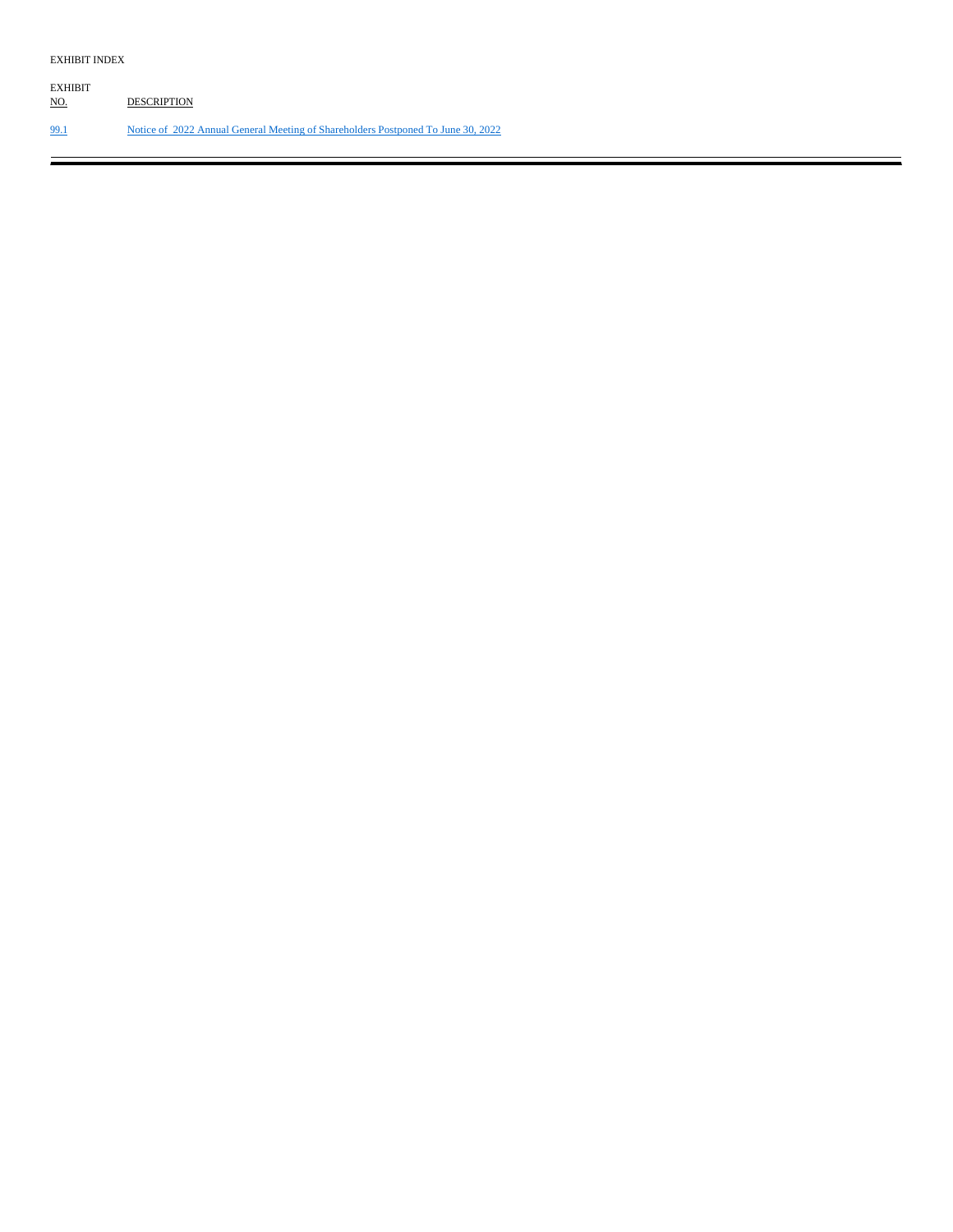**Exhibit 99.1**

#### **RADA ELECTRONIC INDUSTRIES LTD.**

#### 7 Giborei Israel Street

### Netanya 4250407, Israel

#### **NOTICE OF 2022 ANNUAL GENERAL MEETING OF SHAREHOLDERS POSTPONED TO JUNE 30, 2022**

RADA Electronic Industries Ltd. Shareholders:

This is to inform you that our 2022 ANNUAL General Meeting of Shareholders, or the Meeting, originally scheduled for June 23, 2022 has been rescheduled to be held at 10:00 a.m. (Israel time) on Thursday, June 30, 2022 at our offices at 7 Giborei Israel Street, Netanya, Israel, for the following purposes, which are unchanged:

(1) to re-elect five (5) directors, each for a term expiring at our 2023 Annual General Meeting of Shareholders;

(2) to approve the terms of service including a grant of options to purchase our shares to certain directors;

(3) to approve the grant of options to purchase our shares to Mr. Yossi Ben Shalom, the Chairman of our Board of Directors;

(4) to approve a grant of options to purchase our shares to Mr. Dov Sella, our Chief Executive Officer;

(5) to approve a grant of options to purchase our shares to certain executive officers; and

(6) to ratify and approve the reappointment of Kost Forer Gabbay & Kasierer, registered public accounting firm, a member firm of Ernst & Young Global, as our independent registered public accountants for the year ending December 31, 2022 and to authorize our Board of Directors to determine their compensation based on the recommendation of our Audit Committee.

In addition, our auditor's report and consolidated financial statements for the year ended December 31, 2021 will be reviewed and discussed at the Meeting.

Shareholders of record at the close of business on May 16, 2022 are entitled to notice of, and to vote at, the Meeting, and whether or not you plan to attend the Meeting, you are urged to promptly complete, date and sign the proxy card previously mailed to you.

IF YOU HAVE ALREADY VOTED, YOU DO NOT NEED TO DO ANYTHING. IF YOU STILL NEED TO VOTE, PLEASE USE THE PROXY CARD ALREADY RECEIVED.

If your shares are registered directly in your name with our transfer agent, American Stock Transfer & Trust Company, LLC, or AST, you are considered to be, with respect to those shares, a shareholder of record, and the proxy materials were sent directly to you by us.

If your shares are held in a brokerage account or by a trustee or nominee, or through a member of the Tel Aviv Stock Exchange, or the TASE, you are considered to be the beneficial owner of shares held in "street name" and these proxy materials are being forwarded to you together with a voting instruction form by the broker, trustee nominee, or TASE member that holds your shares, or by an agent hired by them, explaining how to direct the broker, trustee or nominee to vote your shares. You are also invited to attend the Meeting, but since a beneficial owner is not the shareholder of record, you may not vote these shares directly at the Meeting unless you obtain a "legal proxy" from the broker, trustee or nominee that holds your shares, giving you the right to vote the shares at the Meeting or, if your shares are held by a TASE member, provide a certificate from your bank or your broker as to the number of shares owned by you at the record date.

If your shares are held via the Israeli registrar for trading on the TASE, you should deliver or mail (via registered mail) your completed proxy to the offices of our company together with a proof of ownership issued by your broker (ishur baalut), as of the record date. Alternatively, you may vote ordinary shares of our company electronically via MAGNA, the electronic voting system of the Israel Securities Authority, up to 11:59 p.m. (Israel time) on June 27, 2022. You should receive instructions about electronic voting from your broker.